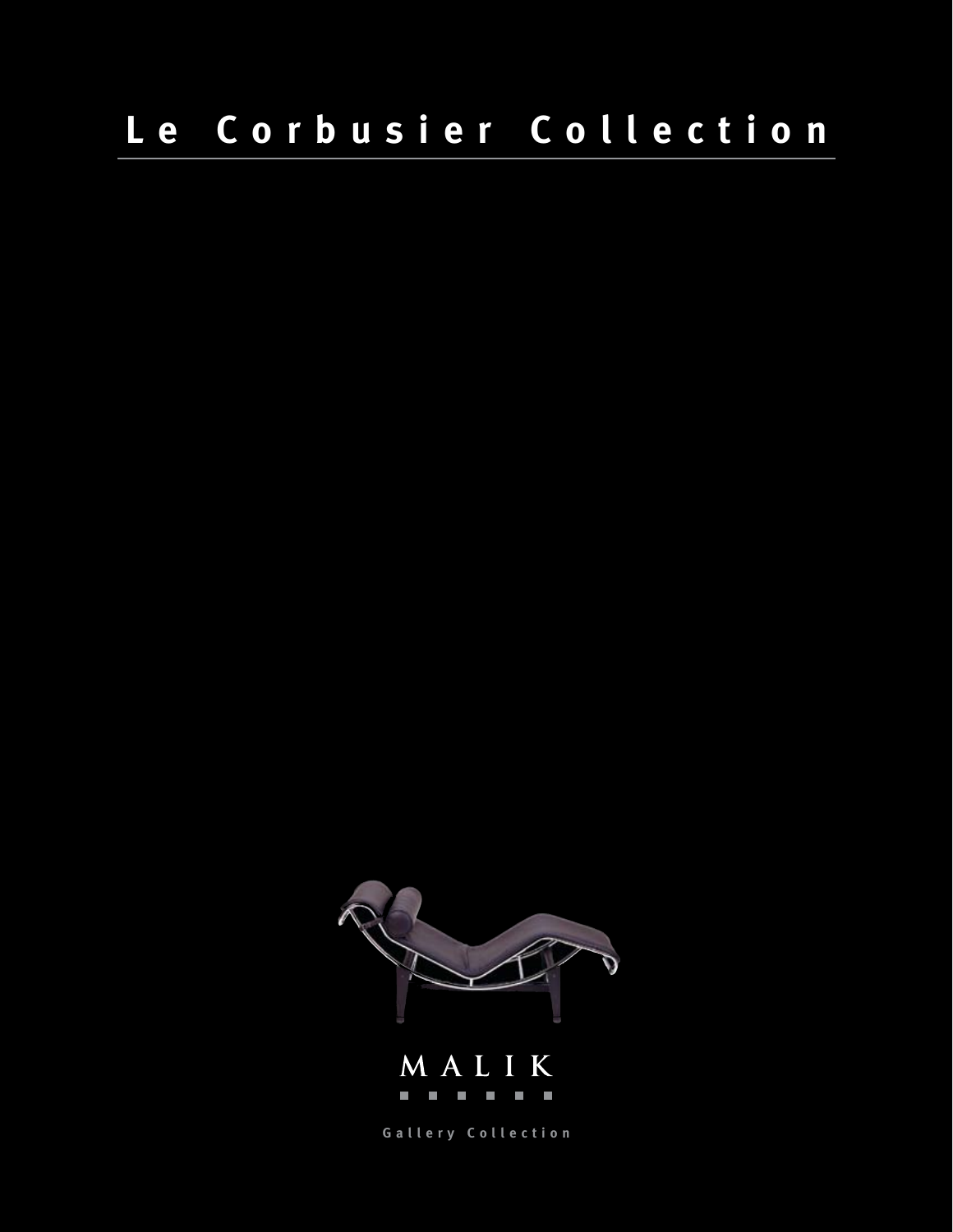

#### **Petite Armchair**

### **MC-L-901**

**H** 26 1/2" **D** 27 1/2" **W** 30" **SH** 18" **COM Yds.**: 6



#### **Petite Two Seat Sofa**

**MC-L-902**

**H** 26 1/2" **D** 27 1/2" **W** 51 1/4" **SH** 18" **COM Yds.**: 9.5



**Petite Three Seat Sofa**

**MC-L-903**

**H** 26 1/2" **D** 27 1/2" **W** 71 1/4" **SH** 18" **COM Yds.**:12.5



#### **Charles-Edouard Jeanneret (1887-1965)**

Born in La-Chaux-de-Fonds, Le Corbusier worked under his real name, Charles-Eduard Jeanneret until the early 1920's. A founding member of the UAM, Le Corbusier is often portrayed as representing the antithesis of Art Deco (his pavilion was marginalized at the 1925 exhibition), yet his work before 1920 and the influence of the Modernist aesthetic on the development of Art Deco in both Europe and America from the late 1920's make him an important figure in the history of style.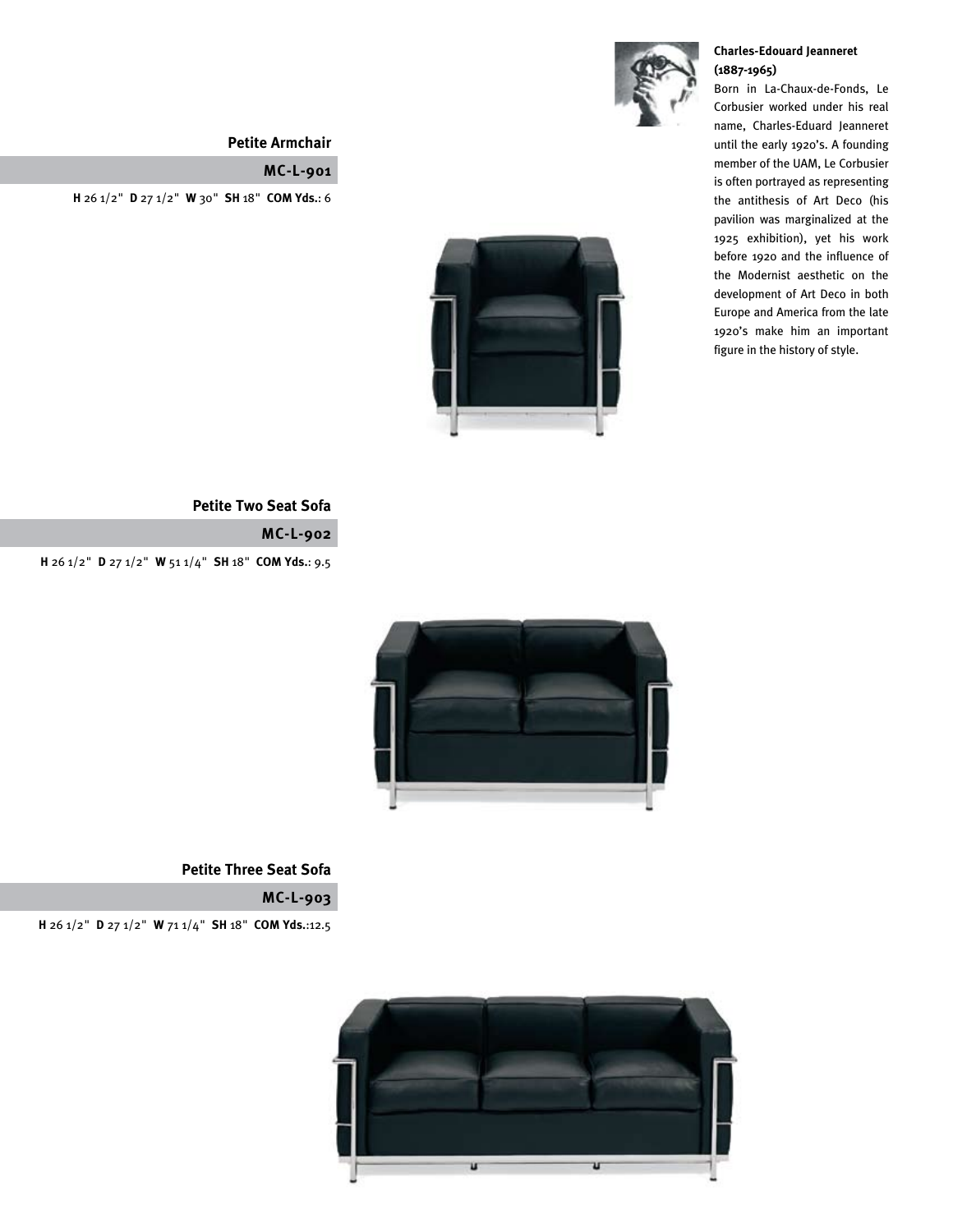#### **Grand Armchair**

# **MC-L-904**

**H** 24 1/2" **D** 28 3/4" **W** 39" **SH** 14" **COM Yds.**: 7



# **Grand Two Seat Sofa**

**MC-L-905**

**H** 26 1/2" **D** 28 3/4" **W** 39" **SH** 14" **COM Yds.**: 10



#### **Grand Three Seat Sofa**

**MC-L-906**

**H** 26 1/2" **D** 28 3/4" **W** 94 1/2" **SH** 14" **COM Yds.**: 14

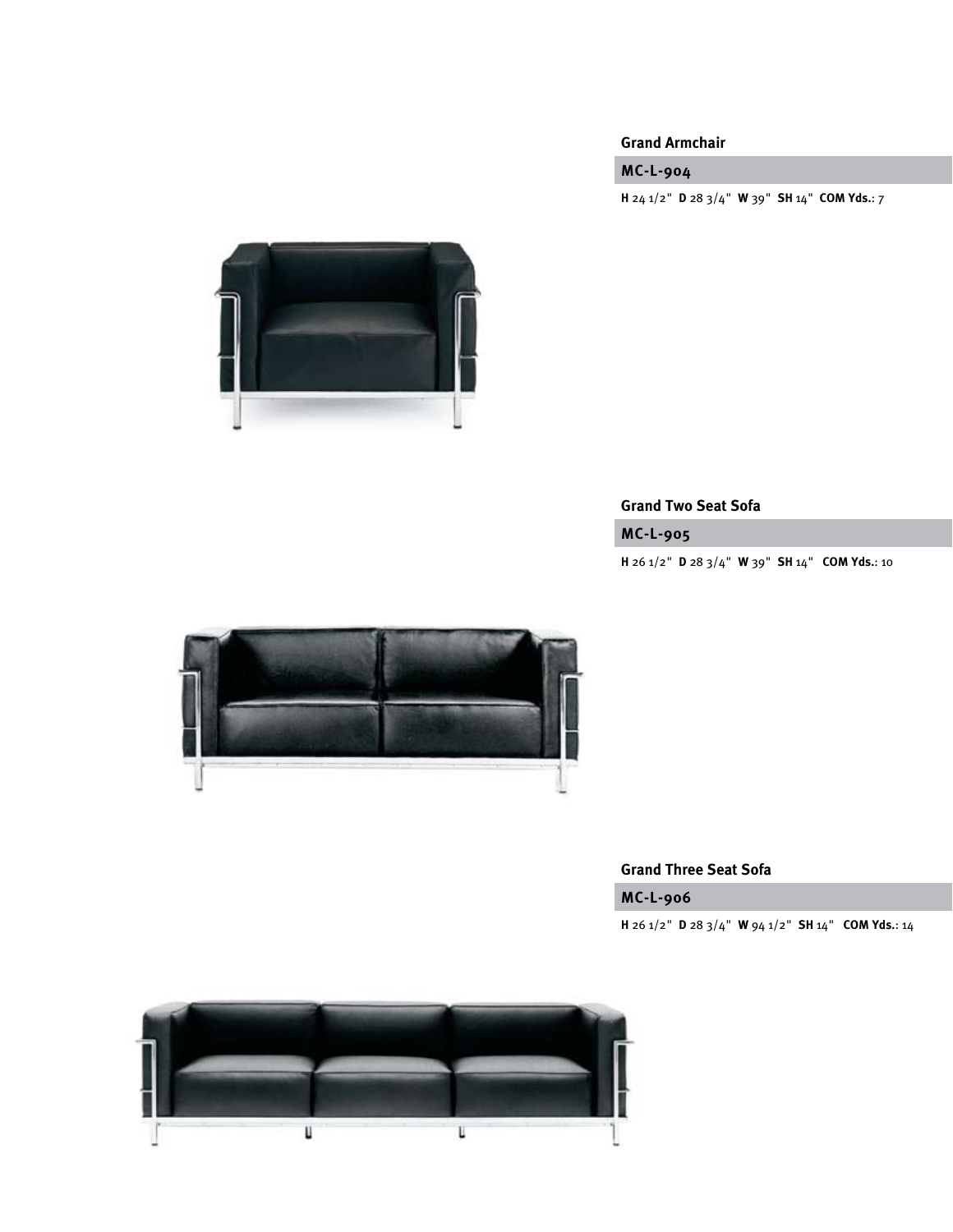# **Soft Grand Armchair**

# **MC-L-907**

**H** 30" **D** 30" **W** 41" **SH** 16 1/2" **COM Yds.**: 7



# **Soft Grand Two Seat Sofa**

**MC-L-908**

**H** 30" **D** 30" **W** 67" **SH** 16 1/2" **COM Yds.**: 10



# **Soft Grand Three Seat Sofa**

**MC-L-909**

**H** 30" **D** 30" **W** 41" **SH** 16 1/2" **COM Yds.**: 14

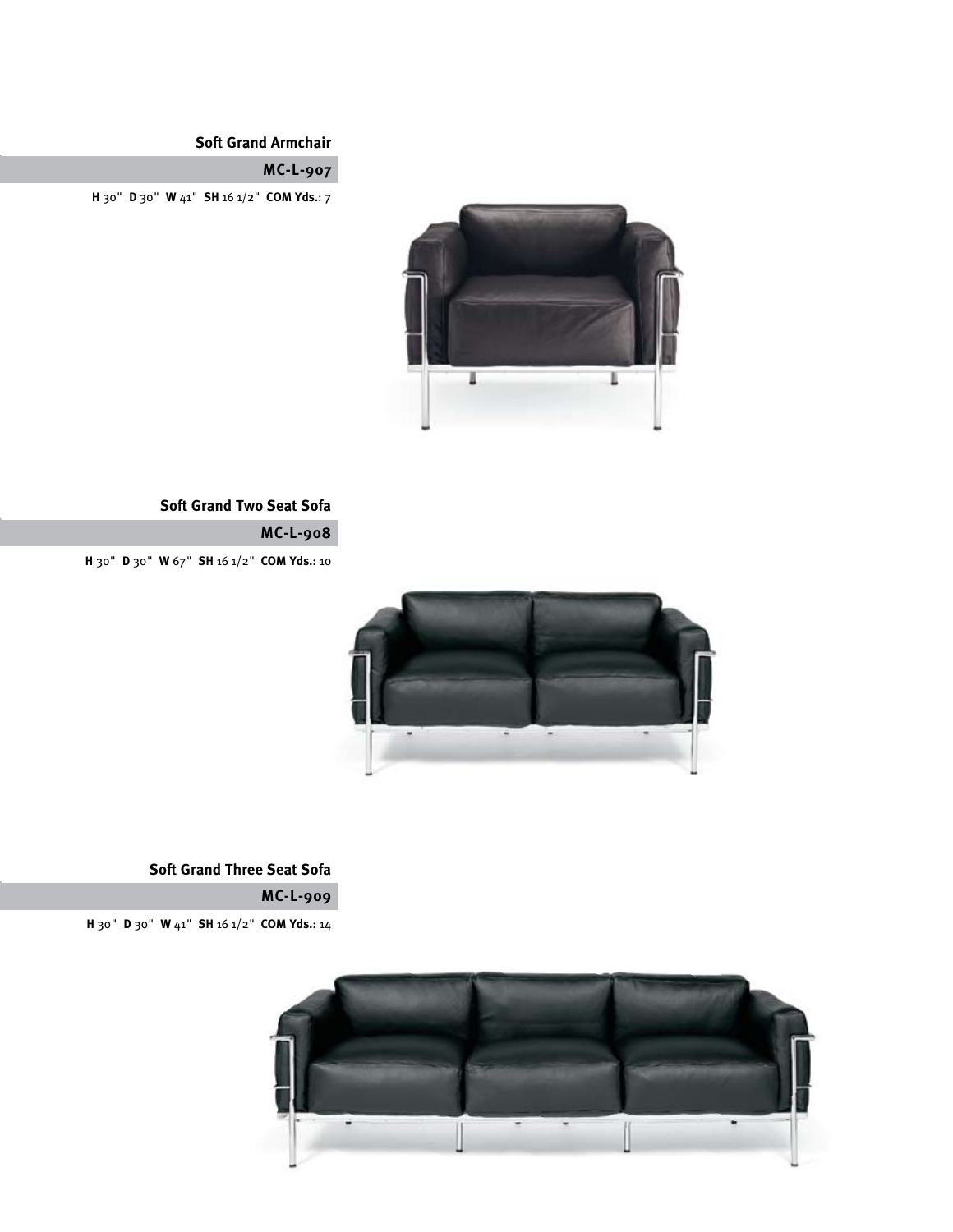# **Chaise Lounge Chair**

# **MC-L-910**

**H** 27 3/4" **D** 22 1/2" **W** 63" **COM Yds.**: 3





# **Swivel Chair**

**MC-C-912**

**H** 28" **D** 23 1/2" **W** 24" **SH** 20" **COM Yds.**: 1.5

**Sling Armchair**

**MC-C-911**

**H** 26" **D** 25" **W** 23 3/4" **SH 15**"

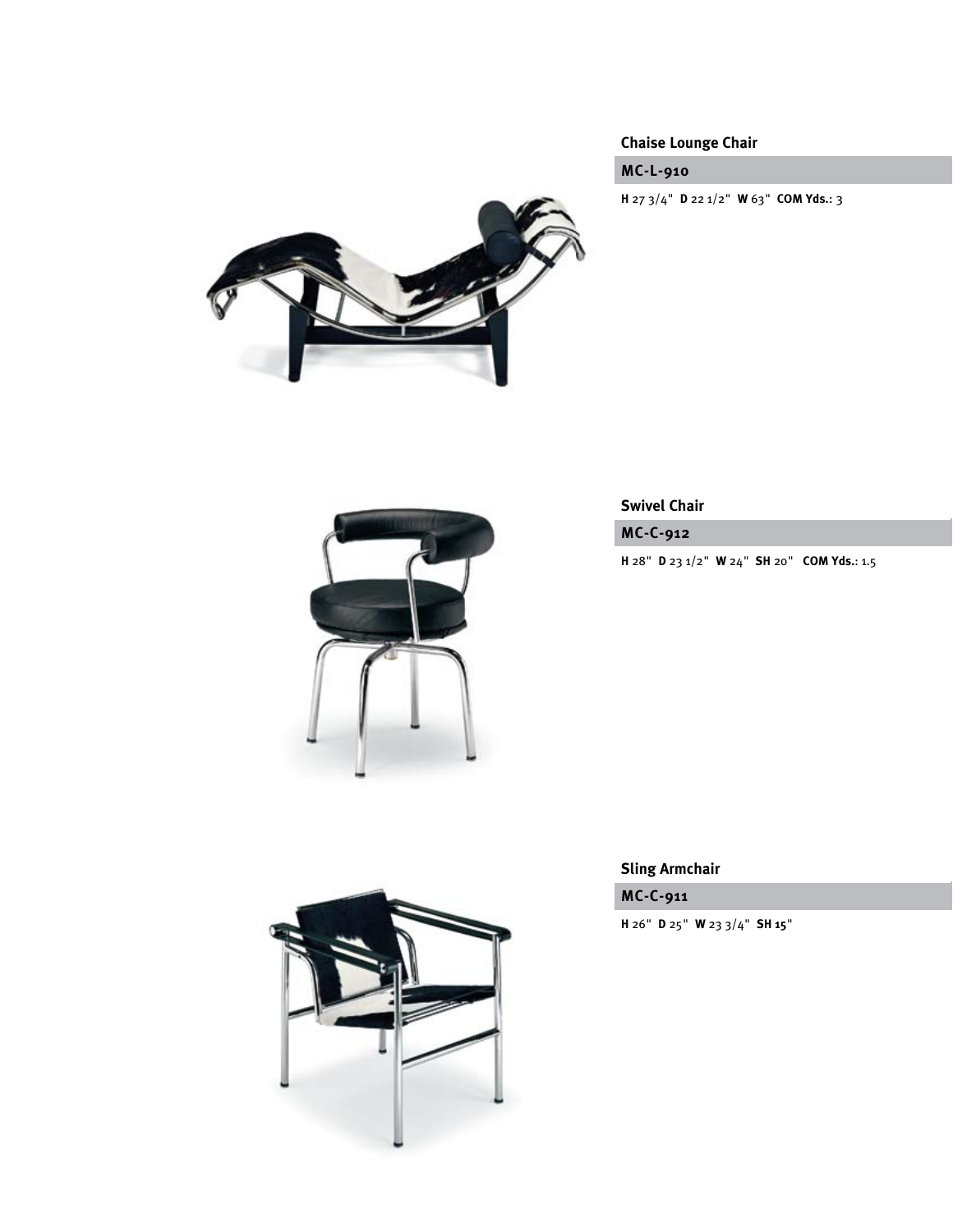# **Adjustable Height Table**

# **MC-T-913**

**H** 29 1/2" **D** 33 1/2" **W** 86 1/2" 3/4" top

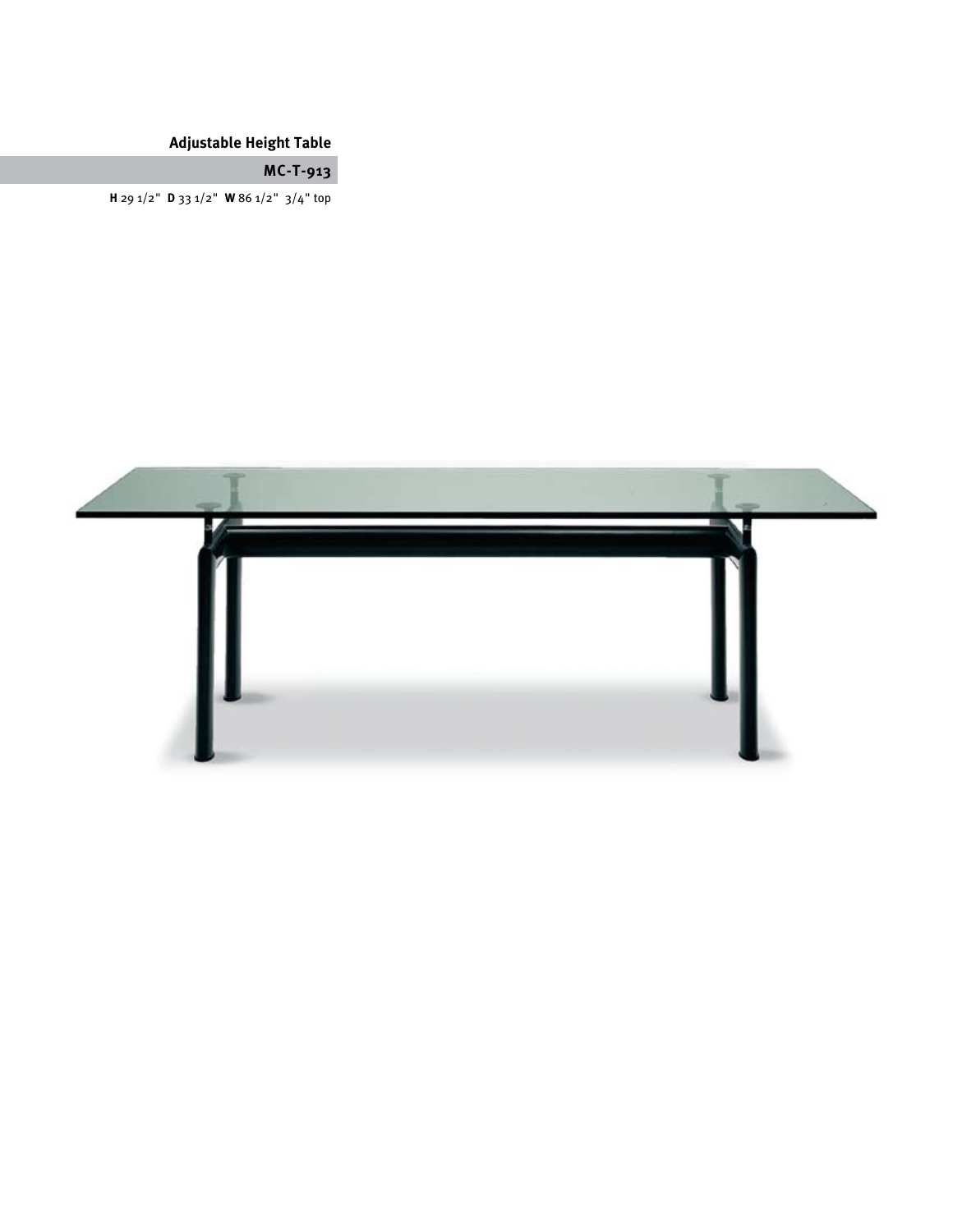#### **Coffee Table**

**MC-T-914**

**H** 14 1/2" **D** 27 1/21 **W** 27 1/2" 1/2" top

**MC-T-915**

**H** 14 1/2" **D** 31 1/2 **W** 47 1/4" 1/2" top

**MC-T-918**

**H** 14 1/2" **D** 47 1/4" **W** 47" 1/2" top



# **Dining Table**

**MC-T-916**

**H** 28 1/4" **D** 31 1/2" **W** 47 1/4" 1/2" top

**MC-T-915**

**H** 28 1/4" **D** 35 1/2" **W** 71" 1/2" top

# **MC-T-915**

**H** 28 1/4" **D** 47 1/4" **W** 47 1/4" 1/2" top